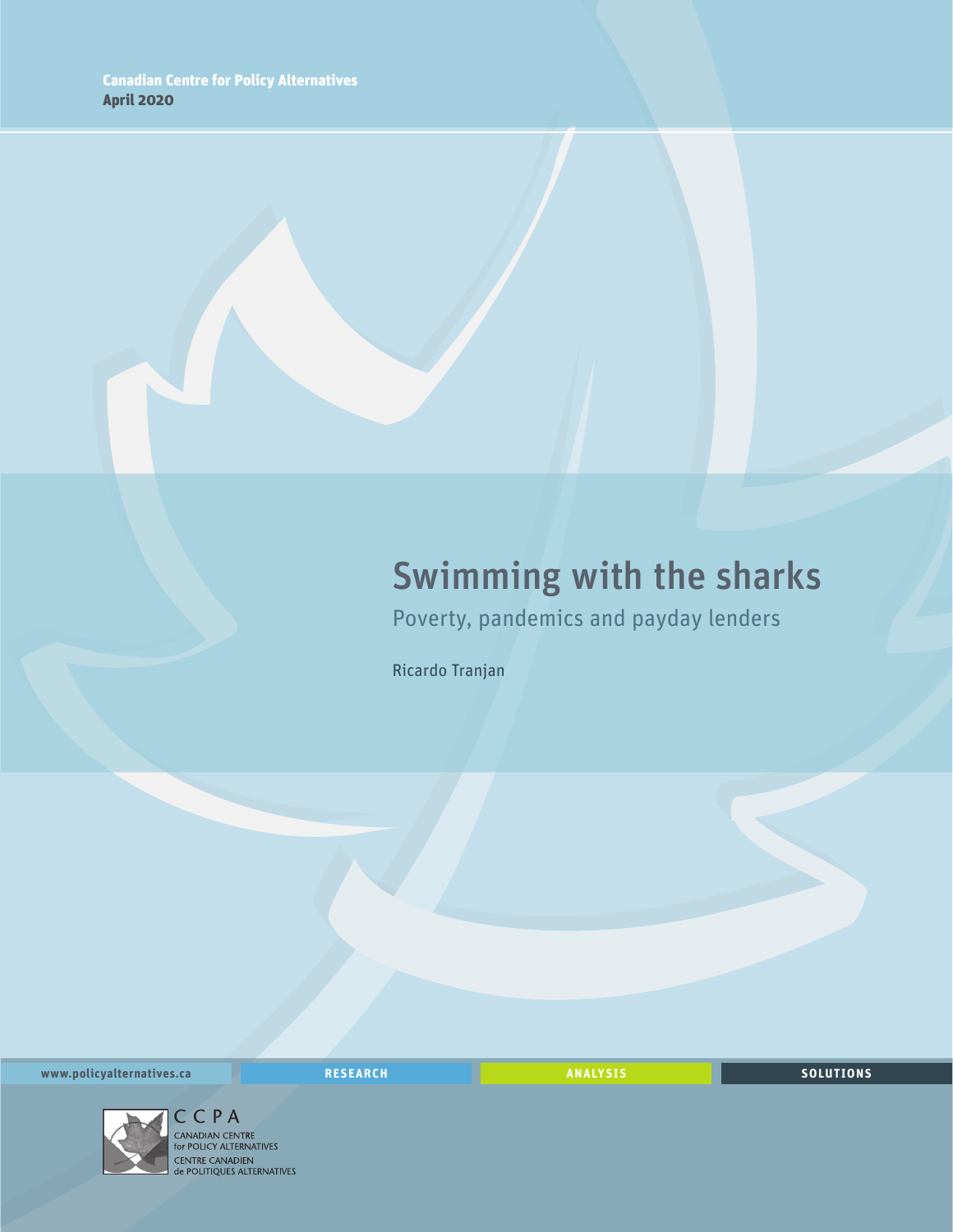

CCPA CANADIAN CENTRE<br>for POLICY ALTERNATIVES CENTRE CANADIEN **CENTRE CANADIEN** 

#### **ISBN 978-1-77125-501-1**

This report is available free of charge at www.policyalternatives.ca.

#### **Please make a donation...**

**Help us to continue to offer our publications free online.**

With your support we can continue to produce high quality research—and make sure it gets into the hands of citizens, journalists, policy makers and progressive organizations. Visit www.policyalternatives.ca or call 613-563-1341 for more information.

The CCPA is an independent policy research organization. This report has been subjected to peer review and meets the research standards of the Centre.

The opinions and recommendations in this report, and any errors, are those of the authors, and do not necessarily reflect the views of the funders of this report.



#### **About the author**

Ricardo Tranjan is a political economist and senior researcher with the Canadian Centre for Policy Alternatives.

#### **Acknowledgments**

The author would like to thank Randy Robinson and Stuart Trew for edits and comments that improved the quality of this report.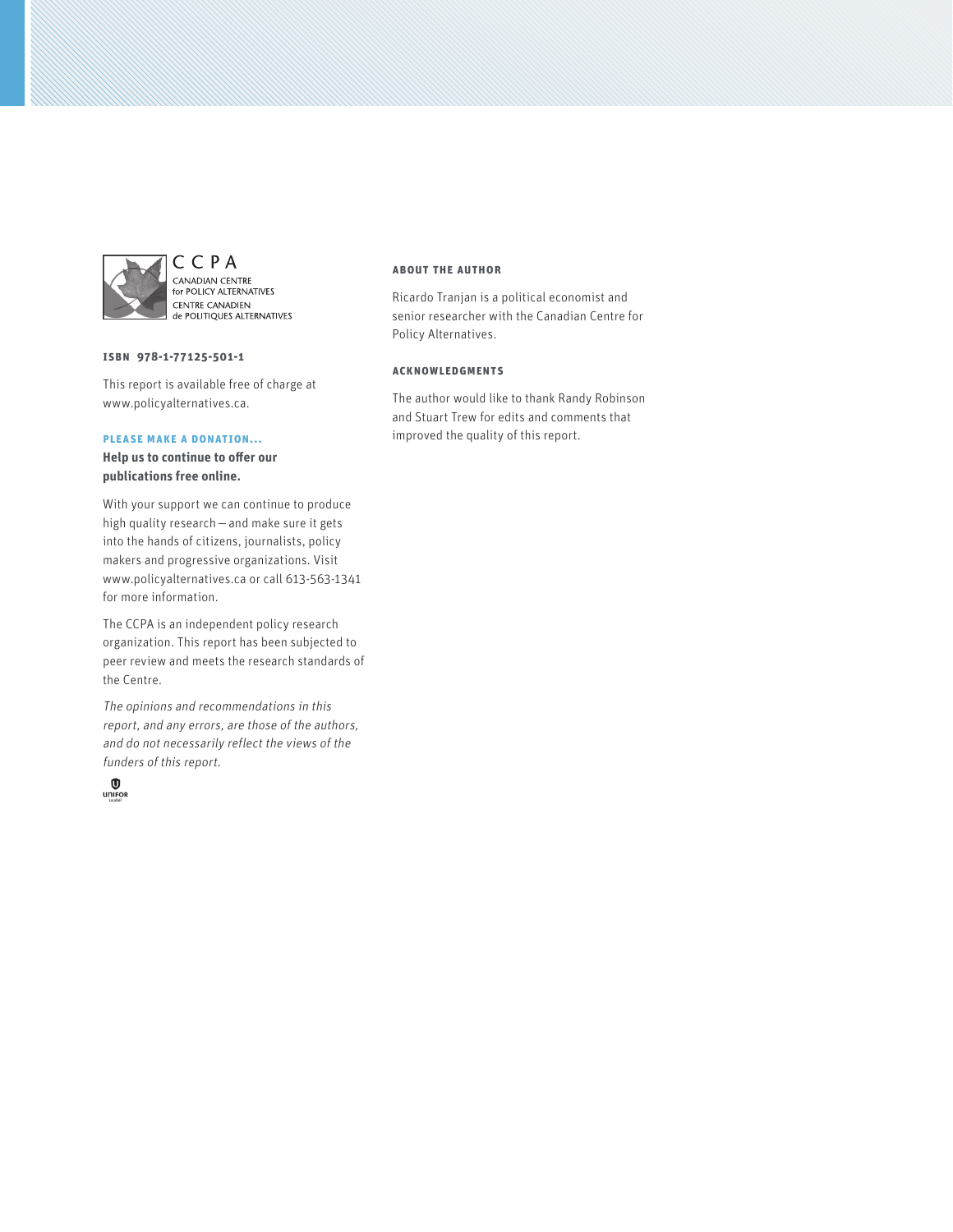## **[Swimming with the sharks](#page-3-0)**

- [Introduction](#page-3-0)
- [What is a payday loan and how much does it cost?](#page-4-0)
- [What do we know about payday loan borrowers?](#page-5-0)
- What do we know about payday lenders?
- [How do we curb payday lending immediately?](#page-10-0)
- **[Notes](#page-13-0)**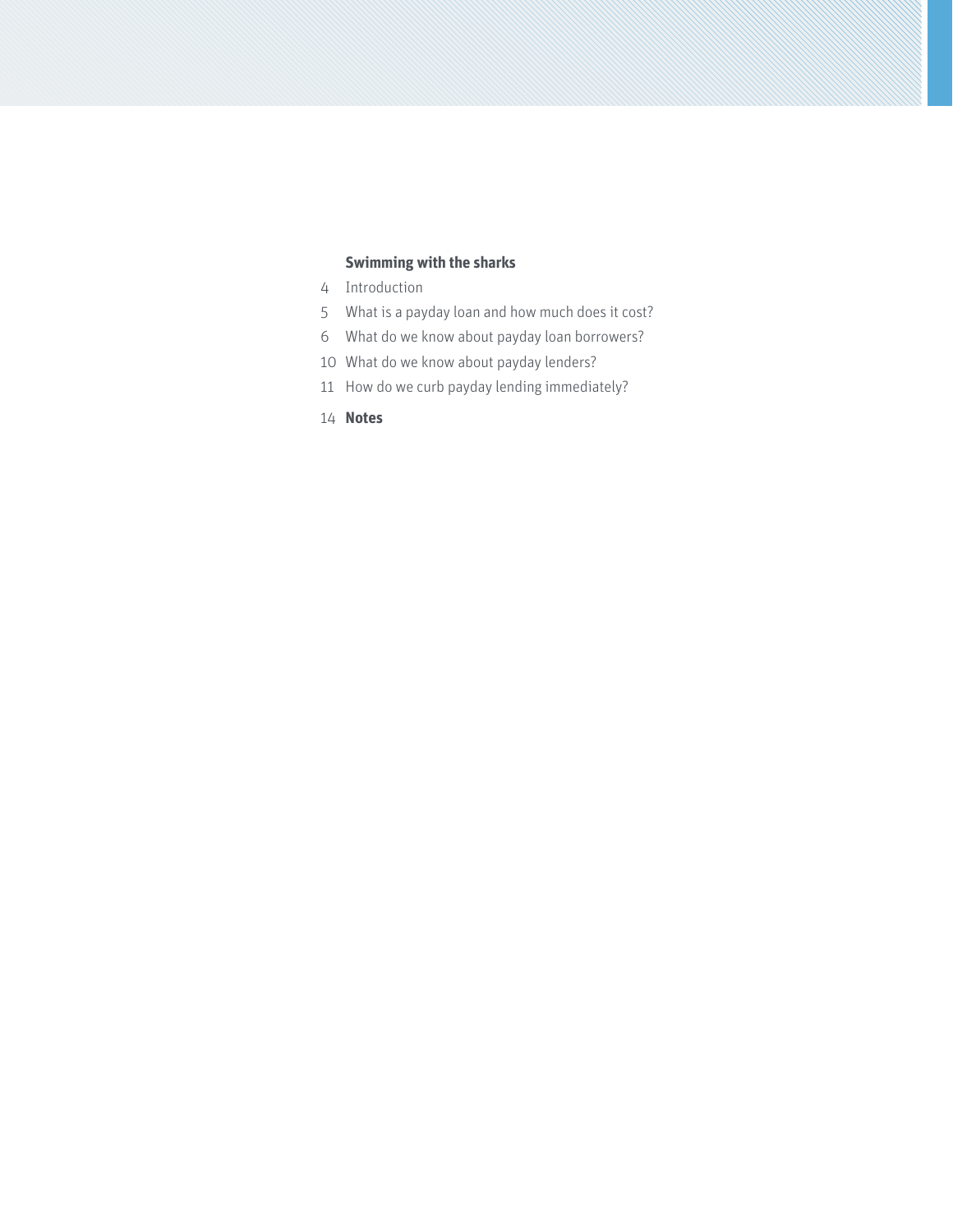# <span id="page-3-0"></span>**Swimming** with the sharks

Poverty, pandemics and payday lenders

## **Introduction**

A broad consensus exists on the harmful impact payday loans have on financially insecure individuals and families. In recent years, Canadian governments have enacted necessary but insufficient measures to protect consumers. The sharks are still circling, and COVID-19 is throwing thousands of people into the water every day, making them easy prey.

Canada's response to COVID-19 ought to include strict regulation on payday lenders. This is crucial in ensuring that families facing economic hardship don't fall into debt traps, and that public funds made available for income supports don't end up in the wrong hands.

The good news is that we know what needs to be done. There is a rich body of research on payday lending in Canada, conducted by a wide range of anti-poverty groups, faith-based and left-leaning think-tanks, municipal and federal governments, journalists and academics. This research has examined the practices of predatory payday lenders, as well as the characteristics and attitudes of payday loan users, and presented concrete ways to enhance consumer protection. This knowledge is more pertinent than ever.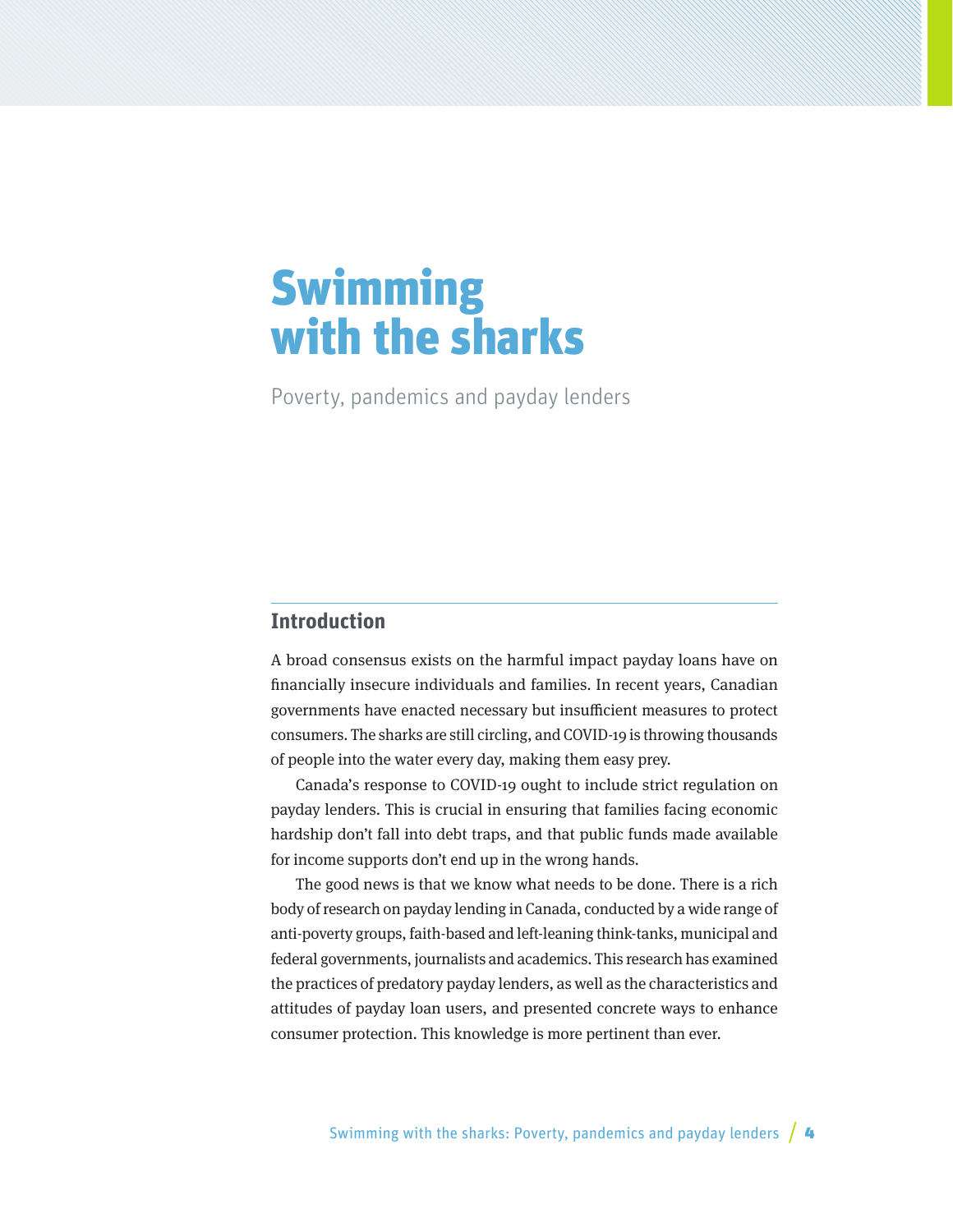<span id="page-4-0"></span>This report assembles recent findings on this topic into one paper, and builds on it.

The first section answers the question, **What is a payday loan and how much does it cost?** It includes a chart comparing the cost of borrowing from payday lenders in each province with the average cost of using a line of credit, overdraft protection, or cash advance on credit cards. In some provinces, payday loans cost 20 times more than cash advances, which aren't cheap.

The second section addresses the question, **What do we know about payday loan borrowers?** It includes two parts: an original analysis of the types of households most likely to resort to payday loans, and a summary of three recent surveys that examine the attitudes and behaviours of payday loan users. While lone-parent tenant households are most likely to use payday loans, a growing share of insolvent, moderate-income households are taking loans of \$2,500 and more.

The third section asks, **What do we know about payday lenders?** It discusses the geographically targeted proliferation of payday outlets, the expansion of online services and the profitability of all payday businesses. There are as many payday outlets in the country as there are Starbucks; which comes first depends on the neighbourhood you're in.

The final section tackles the question, **How do we curb payday lending**  *immediately?* It looks at five types of regulations that have been implemented with this aim. And it argues that while it is important to make ads more transparent, loan rollovers more difficult, and stores less numerous, at a time of COVID-19, governments need to axe interest rates at once and require banks to offer adequate and inexpensive services to low-income households.

### **What is a payday loan and how much does it cost?**

The Financial Consumer Agency of Canada (FCAC), the federal agency in charge of consumer protection, succinctly describes payday loans as:

a short-term loan that you promise to pay back from your next paycheque, usually within 14 days. Generally, you are able to borrow between 30 and 50 percent of your take-home pay. Payday loans are very expensive compared to other ways of borrowing money.<sup>1</sup>

To get a loan, a borrower usually needs to provide lenders with proof of address and regular income and the details of a bank chequing account. The loan agreement authorizes the lender to draw the money directly from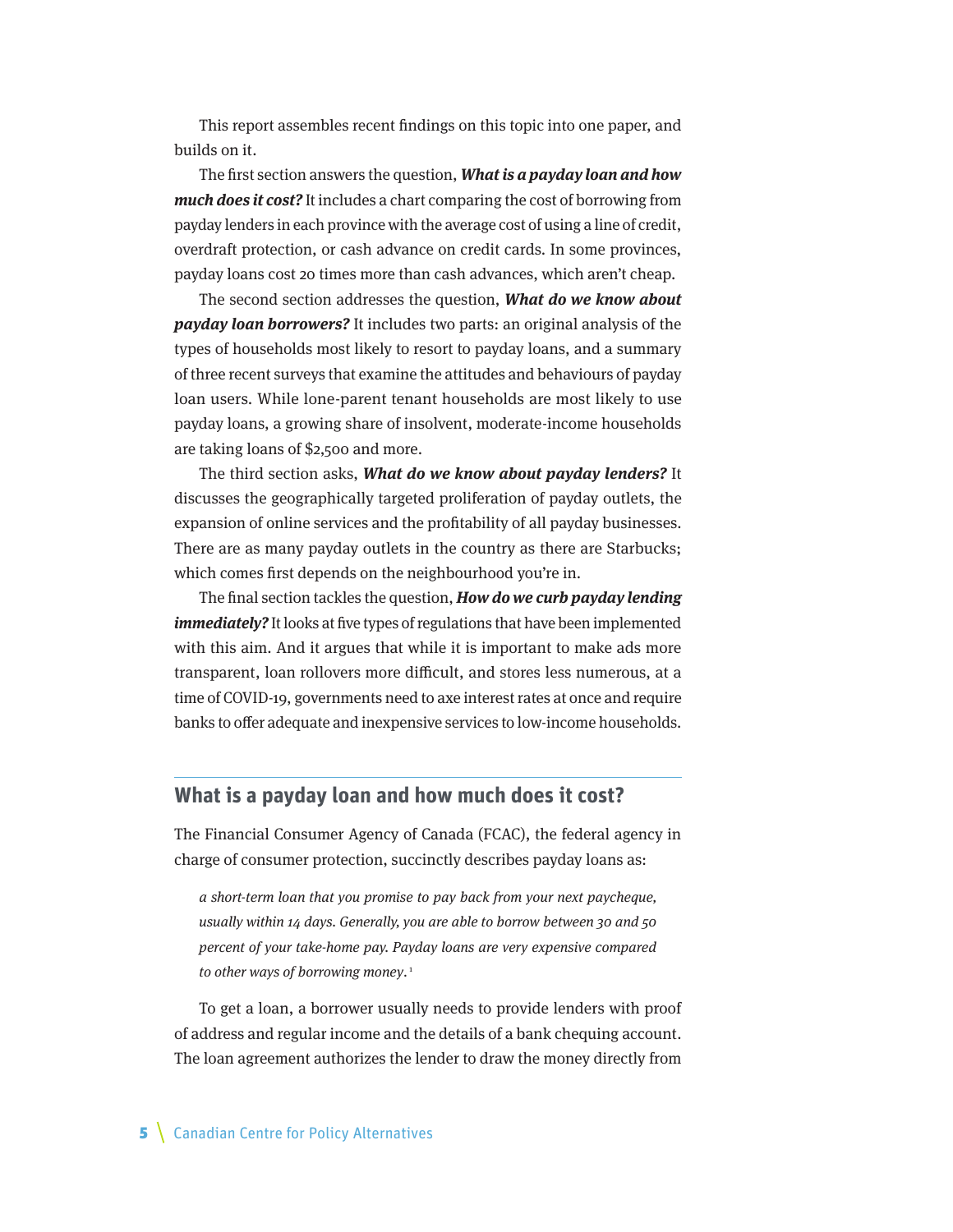<span id="page-5-0"></span>

#### **Figure 1** Maximum interest rates on payday loans, by provice, compared to other credit products

**Source** Financial Consumer Agency of Canada, "Payday loans"; Newfoundland & Labrador Regulation 11/19; Office de la protection du consommateur (Québec); calculations by the author.

the borrower's bank account or deposit a postdated cheque provided as part of the application. Late payments are penalized with additional fees on top of recurring interest charges. In the case of bounced cheques, banks may charge additional fees. In the case of default, payday lenders may resort to suing the borrowers, seizing their property, and garnishing their wages.<sup>2</sup>

Traditionally, payday lenders have advertised loan costs as the total interest paid on a particular amount for a limited amount of time (usually 14 days), as in the widely seen ads that say "Get \$300 for \$20." (Recent changes to advertisement rules are discussed below.) The real cost of loans, however, is only visible when we calculate annual interest rates and compare them with other options, as in Figure 1.

The FCAC warns Canadians that, "If you can't make your payday loan payment on time, it can be easy to get stuck in a debt trap."

## **What do we know about payday loan borrowers?**

Using Statistics Canada's most recent (2016) Survey of Financial Security (SFS),3 this section describes the main characteristics of payday loan borrow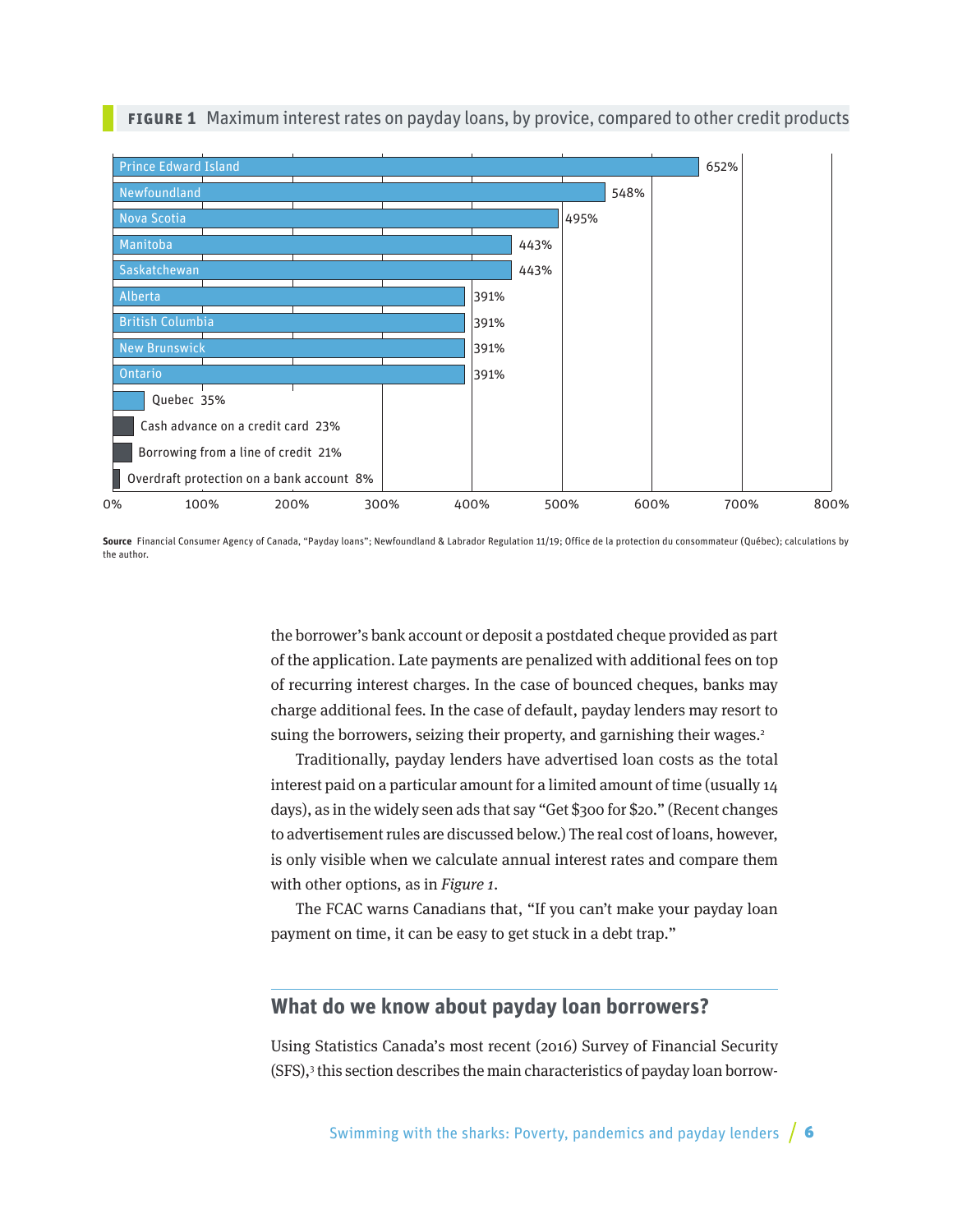ers across the country. Next, it complements this information with findings from surveys that have looked at their attitudes and behaviours.

In 2016, the SFS estimated that in 3.4% (520,000) of all Canadian households, at least one family member had used a payday loan over the past three years. This figure varied from province to province, from 1.8% of households in Prince Edward Island and Quebec to 5.5% of households in Nova Scotia and Alberta.

At first, these figures may look small, but that's because these services are targeted. The more economically vulnerable a family, the more likely it is to resort to payday loans.4

- Tenant households were four times more likely than home-owning households to use payday loans; 76% of all borrowers were tenants (against 38% of all households).
- Lone-parent households were almost four times more likely than twoparent households to use payday loans, with female-led households more at risk than male-led households.
- Lone-parent tenant households were six times more likely than the average household to use a payday loan (one in five had used them).
- Other family types<sup>5</sup> were 1.5 times more likely than the average household to use a payday loan, and three times more likely if they were tenants.

The FSF also provides valuable insight into the financial choices available to payday loan users.

- 80% of payday loan borrowers didn't have a line of credit, compared to 49% of households who didn't use these services.
- Households without a line of credit were almost four times more likely to use payday loans than households with lines of credit.
- 43% of payday loan borrowers didn't have credit cards, compared to 12% of the households that didn't use these services.
- Households without credit cards were five times more likely to use payday loans than households with credit cards.
- Nearly half (46%) of payday borrowers had been refused a credit card.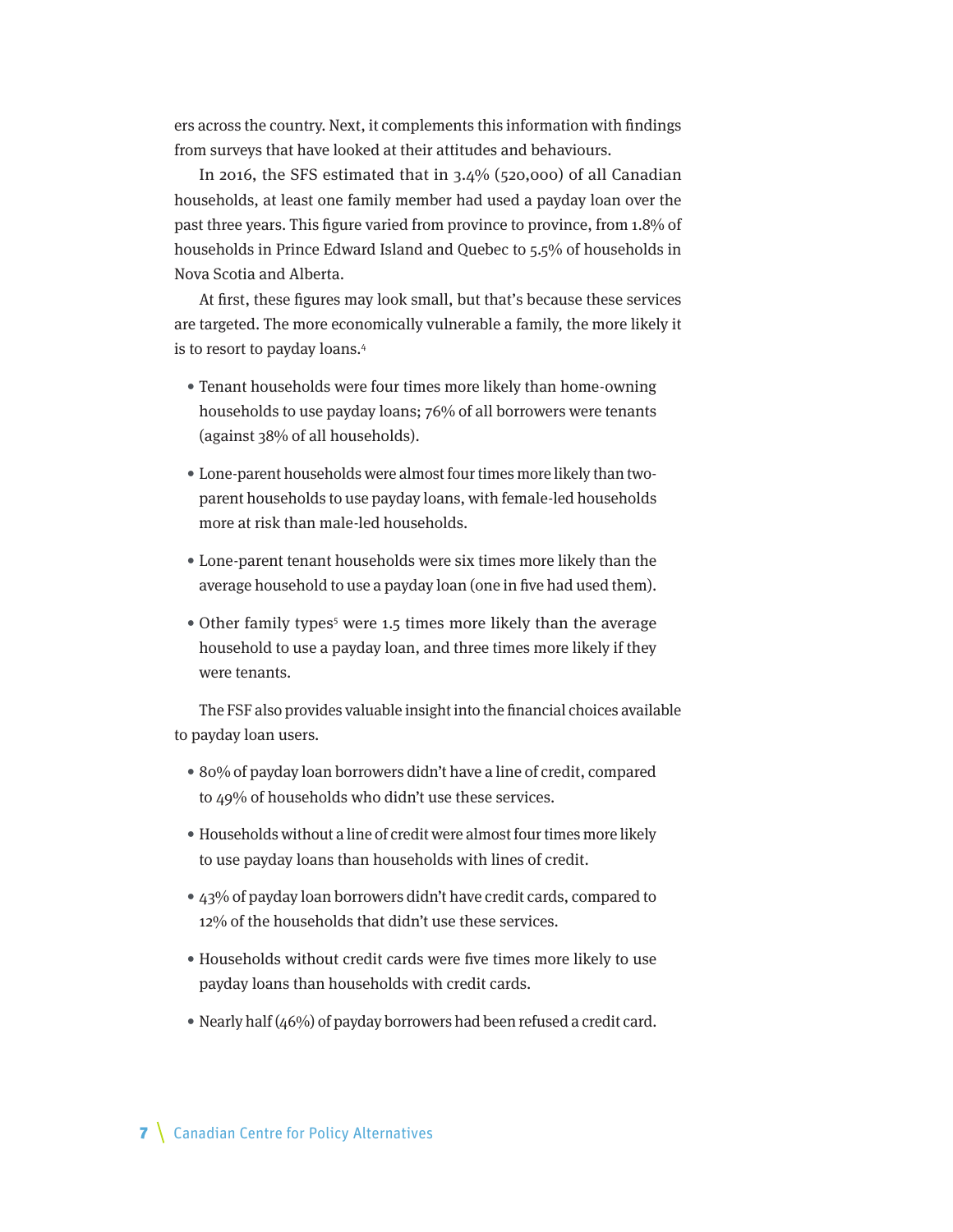

#### **Figure 2** Share of households who borrowed from payday lenders

**Source** Statistics Canada, Survey of Financial Security: Public Use Microdata File, 2016; calculations by the author.

Many smaller surveys have looked beyond the demographic and financial characteristics of payday loan users, also focusing on their attitudes and behaviours. We briefly review the findings of three recent surveys, which were conducted by very different organizations.<sup>6</sup>

In the spring of 2016, the FCAC conducted a national survey with 1,500 payday loan users (random sample).7 The survey found that:

- only 43% of respondents knew that a payday loan was more expensive than an outstanding balance or a cash advance on a credit card;
- 45% of respondents took a loan to pay for a necessary and unexpected expense (e.g., car repair), while 41% used it to pay for a necessary but expected expense (e.g., rent); and
- when asked why they used a payday lender instead of other financial institutions, 27% said a bank or credit union would not lend them money, 55% said payday lenders offered the best customer service, and 90% said payday lending was the fastest or most convenient option.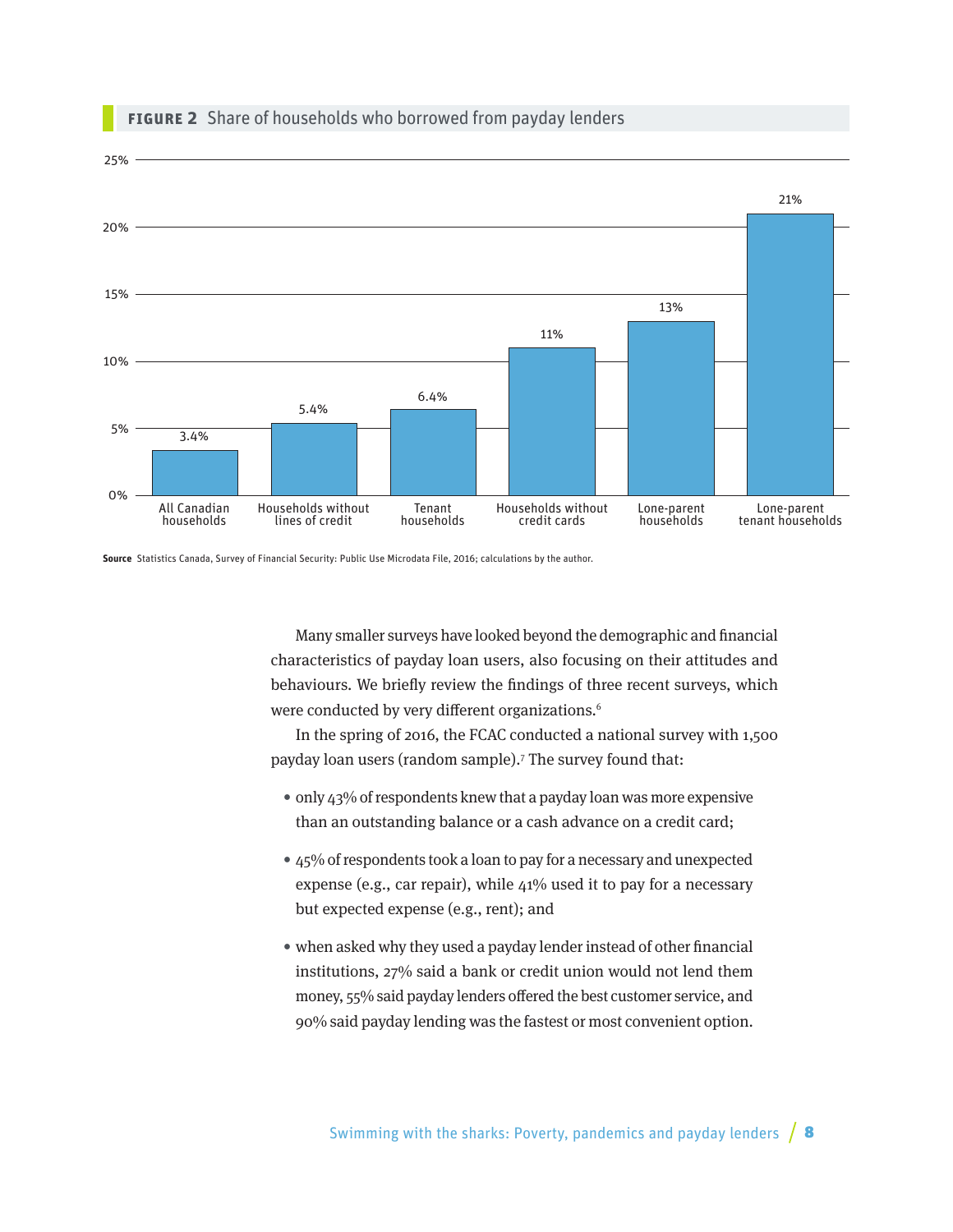In 2016, ACORN, a national anti-poverty group, surveyed 286 of its members, 52% of whom had used financial services offered by payday lenders.<sup>8</sup> Among other things, the survey found that:

- 43% of respondents who used payday loans didn't have a line of credit, 45% didn't own credit cards, 45% didn't have overdraft protection, and 20% had a maxed-out credit card;
- 30% spend payday loans on food, 17% on housing, 16% on bills, 5% on "bank issues," and 5% on medical-related expenses;
- 60% reported they had a major bank branch less than five blocks away from home; and
- 73% said they would change banks if they knew of one that offered services targeted to low- and moderate-income earners.

Insolvency trustees Hoyes, Michalos & Associates Inc. conduct an annual survey of insolvent debtors that looks at payday loans. The 2019 analysis, which reviewed 5,800 personal insolvencies in Ontario within that year, shone a light on a different group of borrowers: those who had access to credit but, on their way to insolvency, used payday loans as a last resort.9

- Over time, insolvent debtors have become more likely to have taken out payday loans, from 12% in 2011 to 39% in 2019.
- The value of loans has also increased, with loans of \$2,500 or more jumping from 1% of all loans in 2011 to 21% in 2019.
- In 2019, on average, insolvent debtors had outstanding loans with 3.6 different lenders. On average, only 20% had only one loan; 4% had at least 10 different lenders.
- Among debtors who filed for bankruptcy, those most likely to have used payday loans had a monthly income between \$2,000 and \$4,000.

Combined, these findings provide a sobering picture of payday loan borrowers. Households in economically vulnerable situations are much more likely than others to use these services, in part due to lack of options, in part lack of knowledge, but almost always out of extreme necessity. Payday lenders also extend high-interest loans to moderate-to-high earners on their way to insolvency. Overall, financial insecurity is the common feature of all payday loan users.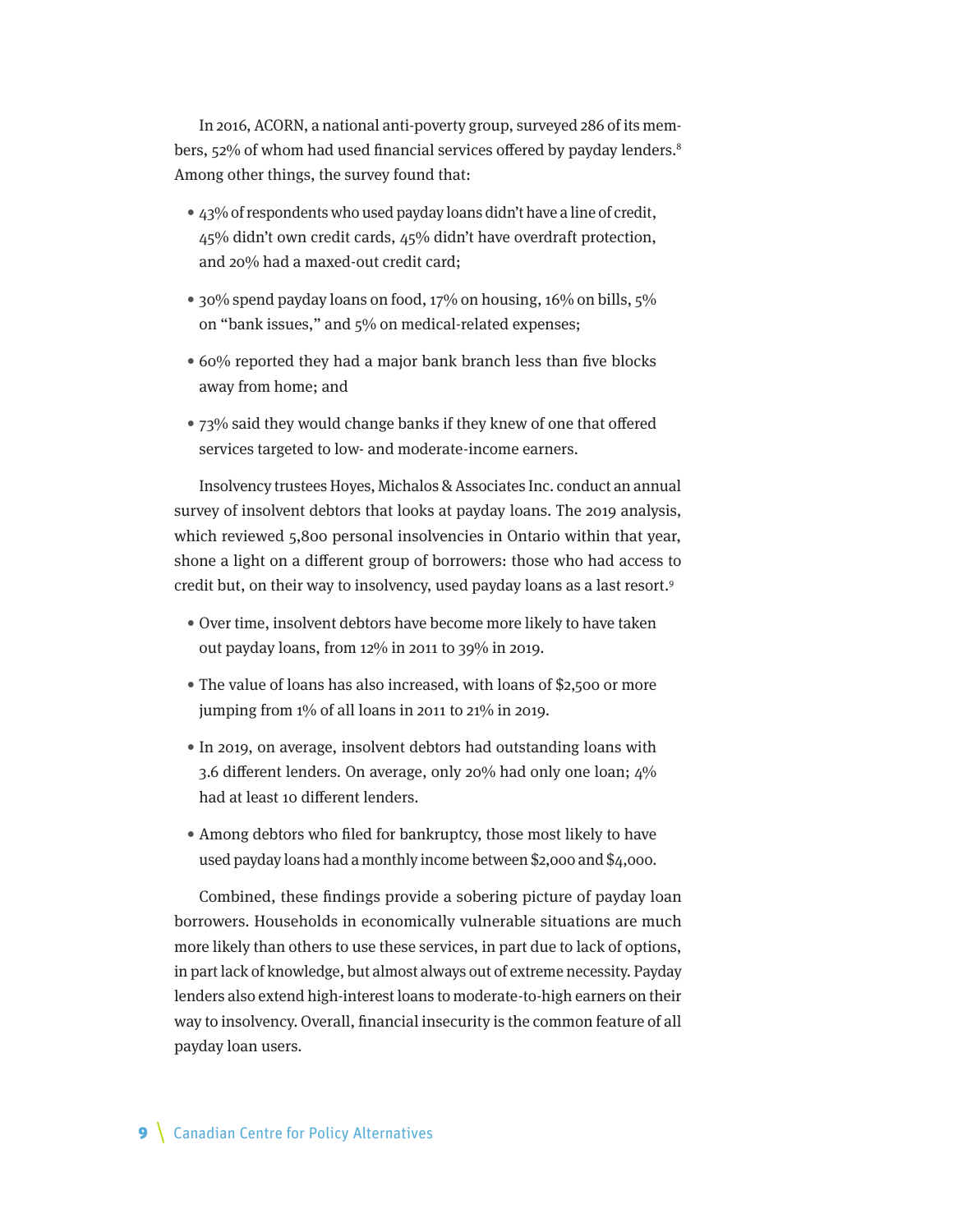## <span id="page-9-0"></span>**What do we know about payday lenders?**

The Conference Board of Canada put the estimated number of licensed payday lenders in 2016 at 1,408,<sup>10</sup> or one payday lender for every four bank branches.<sup>11</sup> Toronto has one payday lender for every Tim Hortons.<sup>12</sup>

The first payday lenders appeared in the mid-1990s, initially as an additional service in stores that cashed cheques. But then small loans became the main service of these stores and the driving force behind their fast proliferation. The total number of outlets is believed to have peaked around 2011, possibly suggesting the market has reached a saturation point. $13$ 

A closer look, however, points to corporate consolidation, with fewer independent stores. Today, one chain (Money Mart) owns nearly half of the market, and the five largest chains own as much as 65% of it.<sup>14</sup> Corporate consolidation—and the economies of scale and higher profit margins it brings—suggest payday lenders are not planning to go anywhere. The sharks are getting bigger.

Traditionally, payday lenders cluster in low-income neighbourhoods, while mainstream bank branches relocate from poor to better-off neighbourhoods.15 A 2015 Toronto Star data analysis mapped a clear overlap between the densest pockets of lenders and the city's low-income areas.<sup>16</sup> A similar analysis conducted by Momentum found the same in Calgary.17 For ACORN, a key battleground in the Greater Toronto Area is Weston, a low-income neighbourhood where banks are being completely replaced by payday lending outlets.<sup>18</sup>

While low-income areas remain the geographical target of payday lenders, online services represent a growing share of payday loan transactions. The Conference Board of Canada shows that between 2010 and 2014, the value of loans advanced online grew by 49%, compared to a 15% growth in regular stores.

A survey conducted by the FCAC found that nearly 50% of users who took loans over \$1,500 did so in an online platform. The prominence of online services has direct consequences for regulation, as it limits the impact of regulations aimed at controlling the proliferation of outlets, which has been the major focus of municipal governments (more on this below).

To sum up, payday lenders are everywhere, especially in low-income neighbourhoods and increasingly online.

Little attention has been paid to the profit margins of payday lenders, with the notable exception of economic analyses by Chris Robinson, of York University, whose work shows that lending rates could be significantly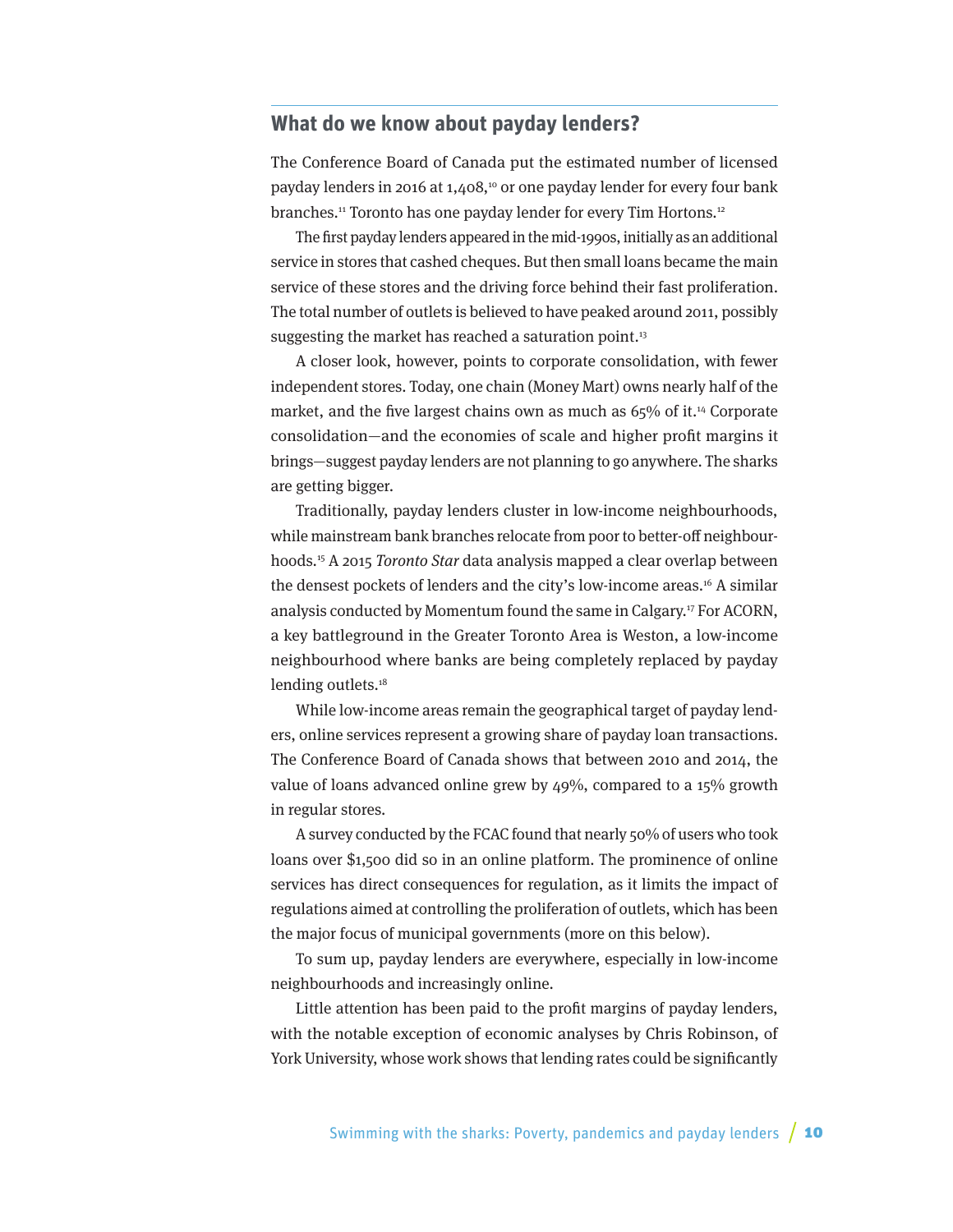<span id="page-10-0"></span>

#### **FIGURE 3** Number of payday lender outlets in perspective

**Source** Various online sources for the years 2016 to 2019; for illustrative purposes only.

reduced without driving these firms out of business.19 Robinson has also argued that corporate consolidation is driving fixed costs down and profits up, allowing lending rates to be capped at even lower levels without affecting the feasibility of these businesses.<sup>20</sup>

In turn, Jerry Buckland, of the University of Manitoba, contends that the profit margins of these firms are not so relevant. The broader context is that low-income people pay high fees for bad financial services, while middle-income people pay less for high quality services.

Exploitation, in this case, goes beyond the margin of profit of the lender; it has "more to do with the lack of general support from social and economic institutions and an absence of appropriate financial services from mainstream banks."21 Fringe financial institutions are filling a void.

## **How do we curb payday lending immediately?**

Regulations aimed at protecting payday loan borrowers fall into five large buckets listed below. They are all useful and complementary, but in the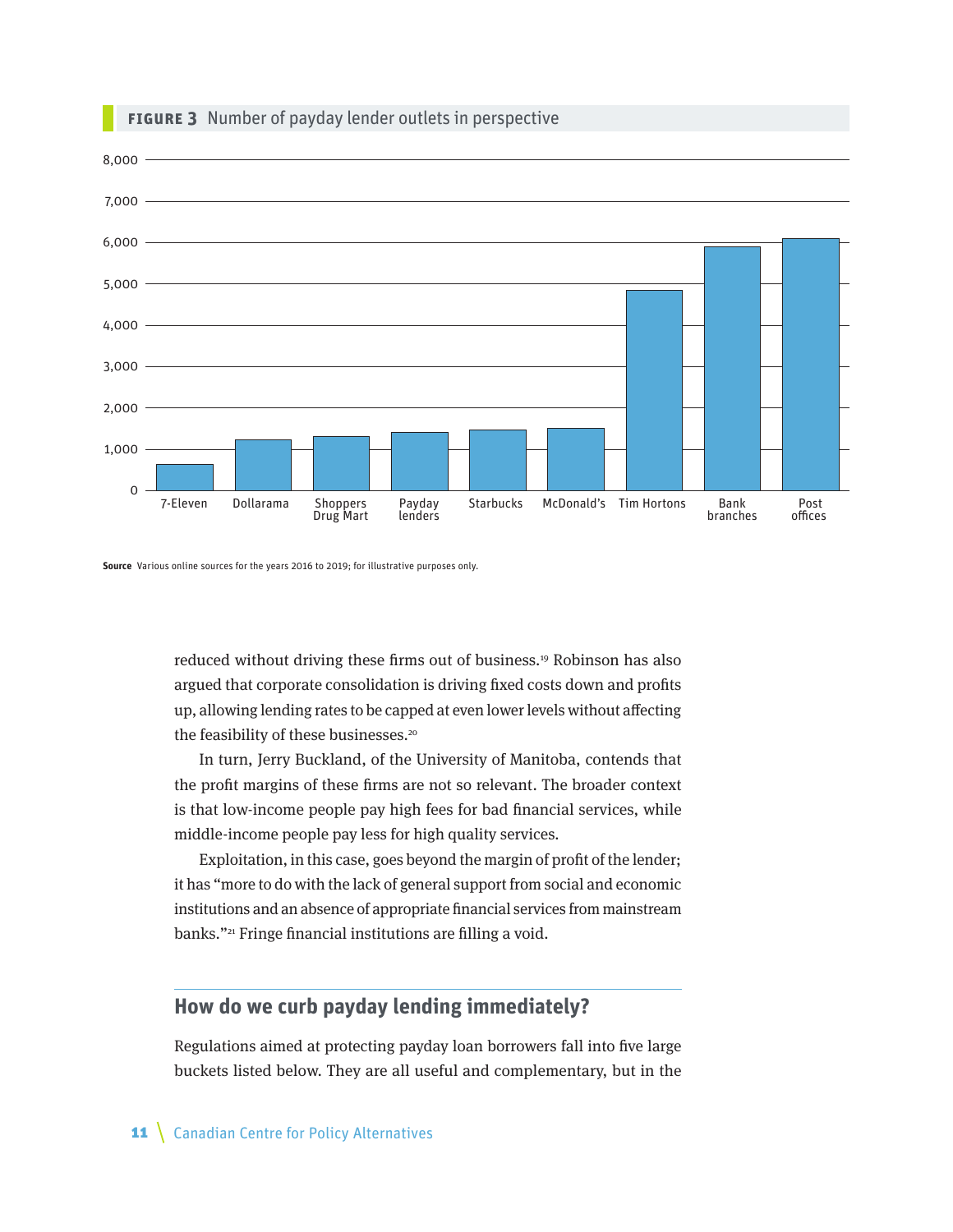context of the financial insecurity brought by COVID-19, there is no time for policy tweaks. Governments must pull the big levers.

#### **Advertising**

Some jurisdictions (e.g., British Columbia) have passed legislation requiring ads to be less deceitful and include phrases like "Annual Percentage Rate= \_\_%". These are positive changes, especially in light of the FCAC's findings about lack of knowledge among payday loans users. But such measures do not alter the need for such loans or the terms on which they are offered.

#### **Number of outlets**

Municipalities (including Hamilton and Toronto) have created caps on the number of payday business licences and minimum distance limits for new outlets. This is a clever use of municipal power and it may have a positive impact, especially on land use and development. But this change also doesn't alter the need for such loans nor their terms. The increased use of online platforms also limits its impact. And a possible unintended consequence is the creation of local oligopolies of existing outlets that no longer face growing competition.22

#### **Rollovers**

The Alberta government, among other jurisdictions, has tightened the rules about rollover loans and lending to borrowers who have outstanding loans. In practice, these measures have proved hard to implement, as borrowers simply walk to a different store. Central databases of borrowers would make such measures more effective, but at too great a cost to privacy.

#### **Interest rates**

In recent years, Alberta, Ontario, British Columbia and New Brunswick have approved a lower fee ceiling of \$15 per \$100 borrowed on a two-week loan. That's still a 391% annual interest rate. In Quebec, the annual interest cap on payday loans is 35%. There is no reason for this limit not be implemented nationally. There are many reasons to implement it now, including a skyrocketing unemployment rate and the fact that up to one-third of unemployed Canadians may not be eligible for employment insurance or the Canada Emergency Response Benefit.<sup>23</sup>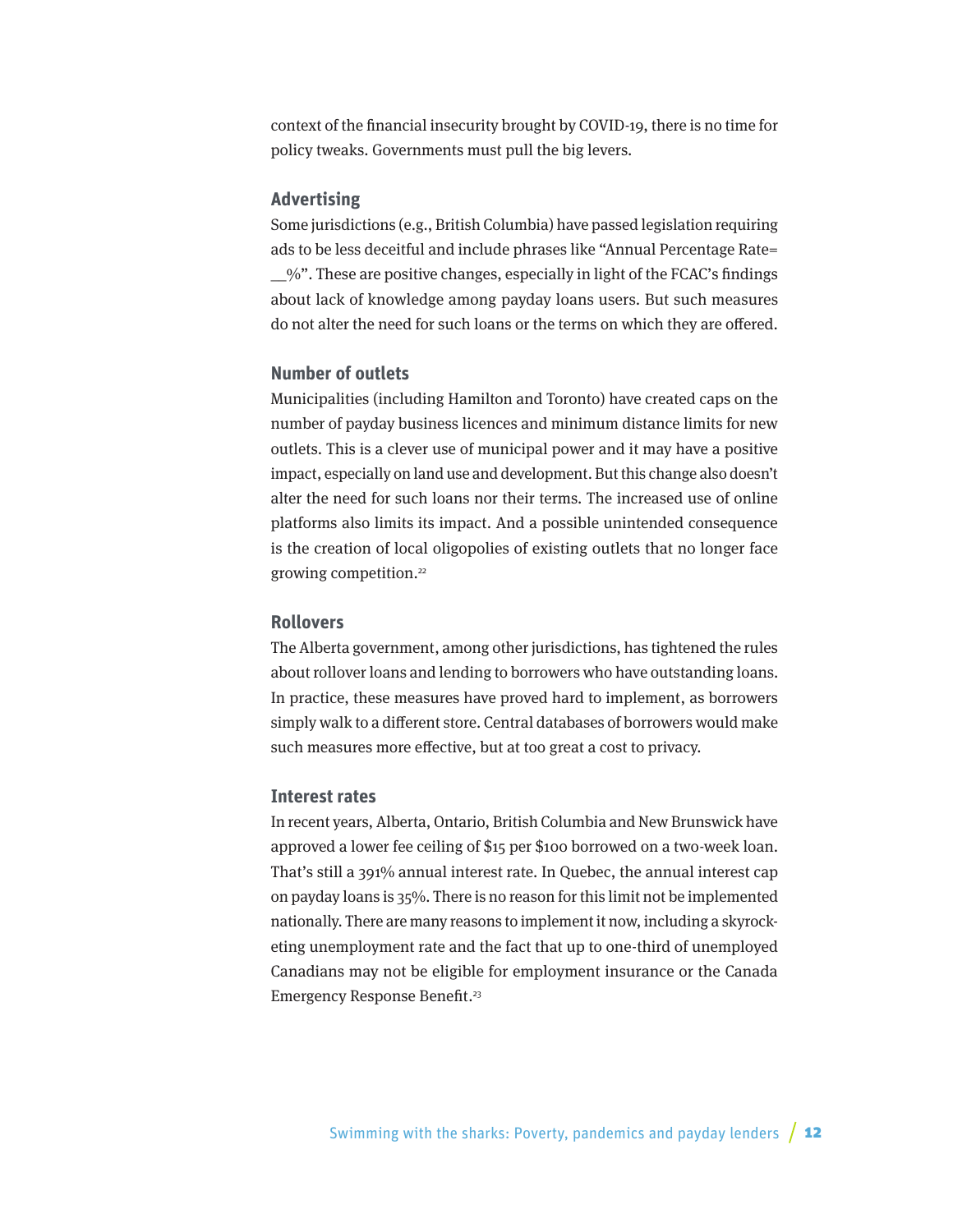#### **Access to banks**

Financially insecure families need access to banks. The literature has emphasized access to credit unions as an alternative to payday lending. While that is not a bad option, these families should have access to all financial institutions. Canada's largest banks, which post extravagant profits year after year, should be required to have more and better products for low-income customers, including free overdraft protection, free financial advice, very-low-interest lines of credit, and very-low-interest credits cards. While it is encouraging that banks are willing to discuss mortgage deferrals and low-interest lines of credit, these are measures for their best clients, i.e., middle-class families, and won't improve conditions for low-income households.

For years, a consensus has been building on the need to regulate predatory financial practices further. The government response has been slow and timid. Now the time is up. There is blood in the water, and the sharks look hungrier than ever.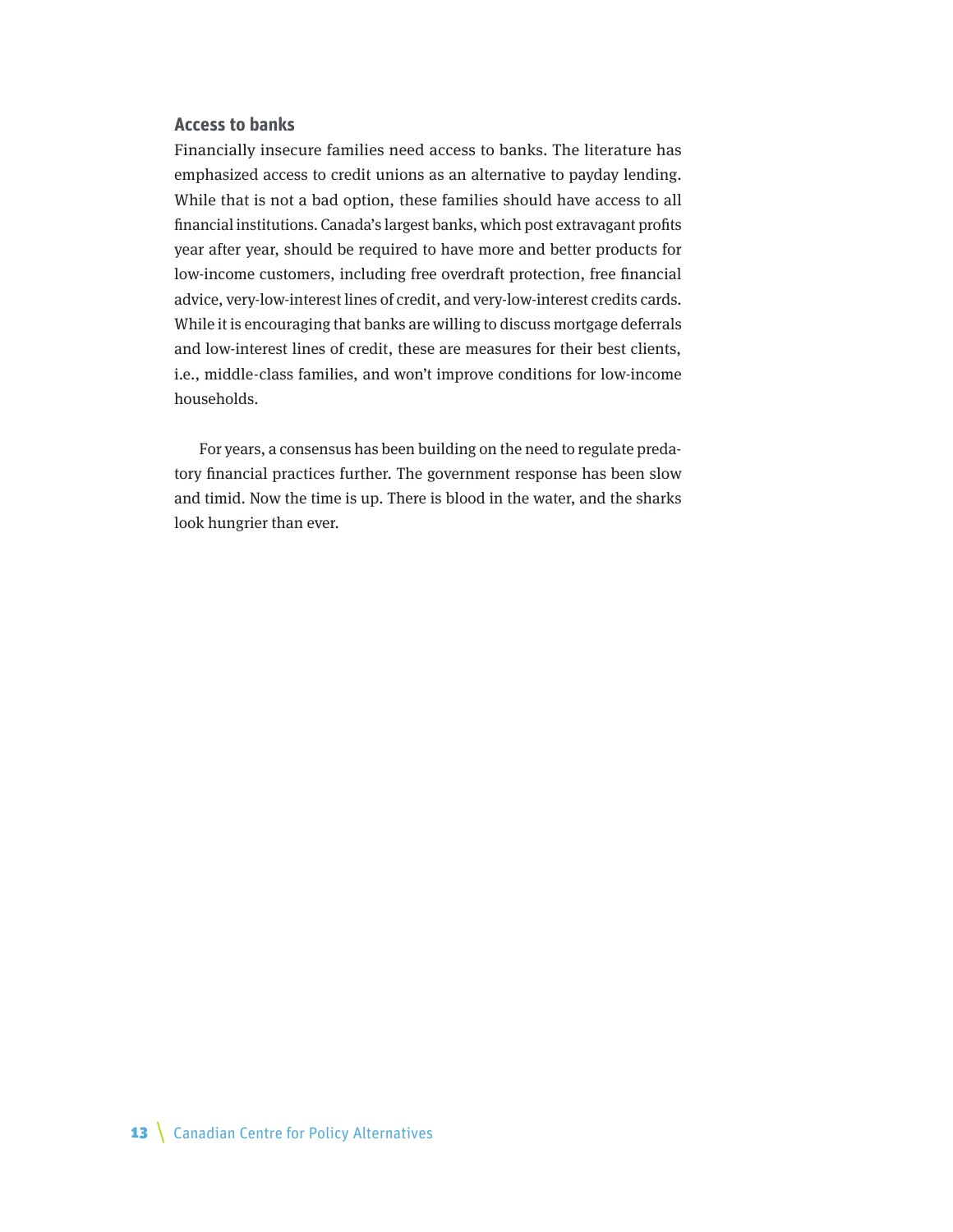## <span id="page-13-0"></span>Notes

**1** Financial Consumer Agency of Canada, "Payday Loans: An Expensive Way to Borrow," September 2012. Retrieved from [http://publications.gc.ca/collections/collection\\_2012/acfc-fcac/](http://publications.gc.ca/collections/collection_2012/acfc-fcac/FC5-3-2012-eng.pdf) [FC5-3-2012-eng.pdf](http://publications.gc.ca/collections/collection_2012/acfc-fcac/FC5-3-2012-eng.pdf)

**2** Ibid.

**3** Statistics Canada has two surveys that ask respondents about payday loans: the Survey of Financial Security (SFS) and the Canadian Financial Capability Survey (CFCS). The most recent public use microdata file (PUMF) for the SFS is from 2016, whereas the CFCS PUMF is from 2014. Statistics Canada has published a report with the key findings of the 2019 CFCS, but it doesn't contain information about payday loans.

**4** The SFS doesn't collect data on race, immigration status or gender identity, which prevents us from conducting a detailed intersectional analysis.

**5** In this survey, Statistics Canada defines "other families" as "all other economic families where the major income recipient was aged 64 or under at the time of the interview and not included in the couples, couples with children, or lone-parent family types."

**6** A review of earlier surveys is found in Brian Dijkema and Rhys McKendry, "Banking on the Margins: Finding Ways to Build an Enabling Small-Dollar Credit Mart." CARDUS. February 2016. Retrieved from<https://www.cardus.ca/research/work-economics/reports/banking-on-the-margins/>

**7** Financial Consumer Agency of Canada, "Payday Loans: Market Trends." October 2016. Retrieved from [https://www.canada.ca/content/dam/fcac-acfc/documents/programs/research-surveys](https://www.canada.ca/content/dam/fcac-acfc/documents/programs/research-surveys-studies-reports/payday-loans-market-trends.pdf)[studies-reports/payday-loans-market-trends.pdf](https://www.canada.ca/content/dam/fcac-acfc/documents/programs/research-surveys-studies-reports/payday-loans-market-trends.pdf)

**8** Joe Fantauzzi, "Predatory Lending: A Survey of High Interest Alternative Financial Service Users." December 2016. Canadian Centre for Policy Alternatives. Retrieved from [https://www.](https://www.policyalternatives.ca/publications/reports/predatory-lending) [policyalternatives.ca/publications/reports/predatory-lending](https://www.policyalternatives.ca/publications/reports/predatory-lending)

**9** Hoyes, Michalos, "Payday Loans and Bankruptcy." 2019. Retrieved from [https://www.hoyes.](https://www.hoyes.com/press/joe-debtor/how-insolvent-borrowers-use-payday-loans/) [com/press/joe-debtor/how-insolvent-borrowers-use-payday-loans/](https://www.hoyes.com/press/joe-debtor/how-insolvent-borrowers-use-payday-loans/)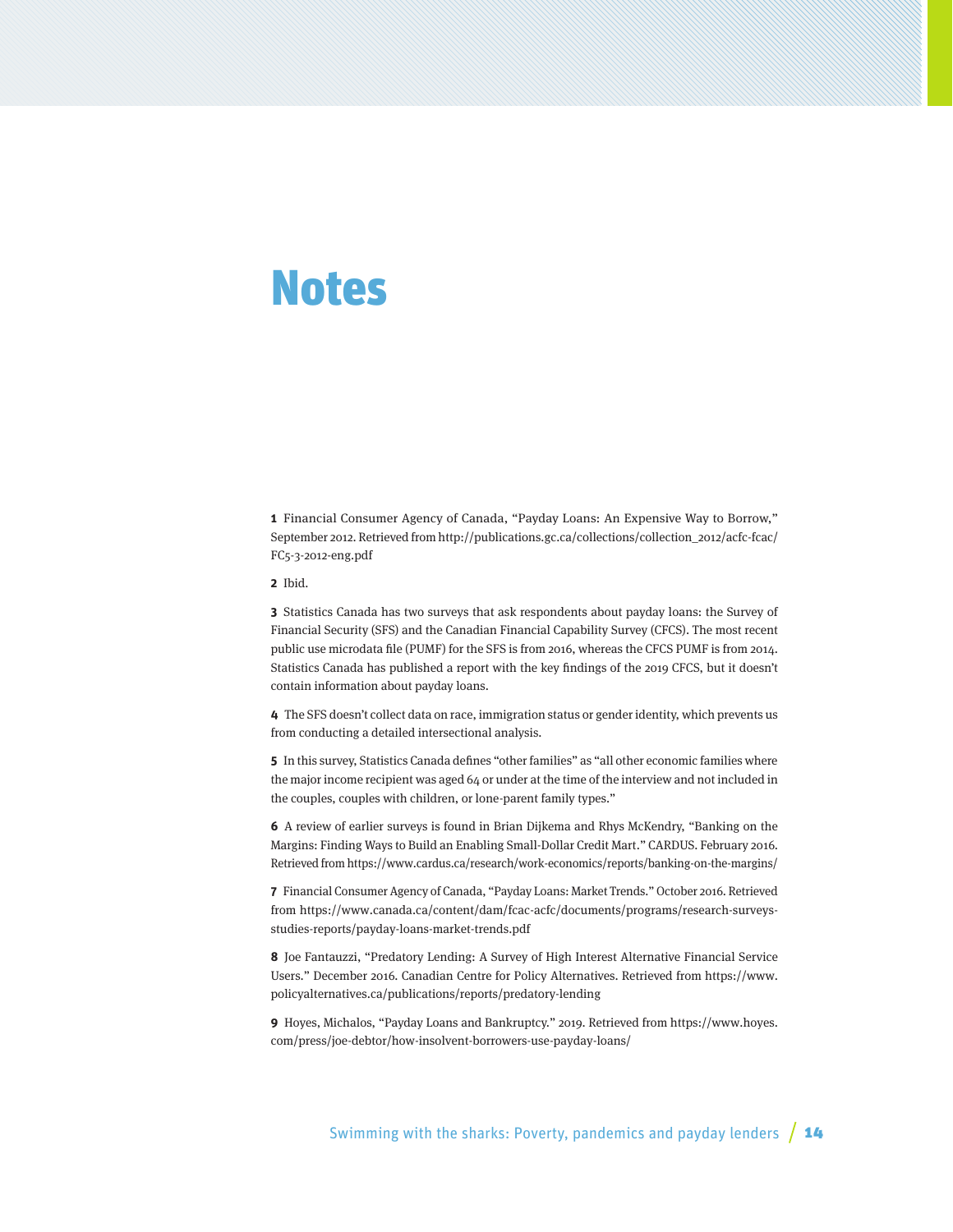**10** The Conference Board of Canada, "Filling the Gap: Canada's Payday Lenders." November 2016. Retrieved from [https://canadiancfa.com/wp-content/uploads/2016/11/cboc-filling-the](https://canadiancfa.com/wp-content/uploads/2016/11/cboc-filling-the-gap_final-nov-2016.pdf)[gap\\_final-nov-2016.pdf](https://canadiancfa.com/wp-content/uploads/2016/11/cboc-filling-the-gap_final-nov-2016.pdf)

**11** According to the Canadian Bankers Association, there were 6,190 bank branches in 2016 and 5,907 in 2017. Banks included: BMO, CIBC, Canadian Western Bank, HSBC, Laurentian Bank of Canada, National Bank of Canada, Royal Bank of Canada, Scotiabank, and TD. Retrieved from <https://cba.ca/bank-branches-in-canada>

**12** There are 190 Tim Hortons outlets in Toronto and between 187 and 212 payday lender outlets.

**13** Dijkema and McKendry, "Banking on the Margins."

**14** Jerry Buckland and Brenda S. Visano, "Introduction," in Jerry Buckland, Chris Robison, and Brenda S. Visano (eds.), Payday Lending in Canada in a Global Context: A Mature Industry with Chronic Challenges. Springer, 2018.

**15** Jerry Buckland, Hard Choices: Financial Exclusion, Fringe Banks, and Poverty in Urban Canada. Toronto: University of Toronto Press, 2012.

**16** Sara Mojtehedzadeh, "Payday lenders sub in for banks in poor areas." January 9, 2015. Toronto Star. Retrieved from [https://www.thestar.com/news/gta/2015/01/09/payday\\_lenders\\_a\\_visible\\_](https://www.thestar.com/news/gta/2015/01/09/payday_lenders_a_visible_marker_of_citys_income_disparity.html) [marker\\_of\\_citys\\_income\\_disparity.html](https://www.thestar.com/news/gta/2015/01/09/payday_lenders_a_visible_marker_of_citys_income_disparity.html)

**17** Momentum Community Economic Development Society, "Opportunities for Municipal Action on Payday Lending." July 2014. Retrieved from [http://momentum.org/files/Publications/](http://momentum.org/files/Publications/Municipal%20Micro-Lending.pdf) [Municipal%20Micro-Lending.pdf](http://momentum.org/files/Publications/Municipal%20Micro-Lending.pdf)

**18** Megan Delaire, "Weston residents lament replacement of banks with payday lenders." October 9, 2019. Toronto.com. Retrieved from [https://www.toronto.com/news-story/9613019-weston](https://www.toronto.com/news-story/9613019-weston-residents-lament-replacement-of-banks-with-payday-lenders/)[residents-lament-replacement-of-banks-with-payday-lenders/](https://www.toronto.com/news-story/9613019-weston-residents-lament-replacement-of-banks-with-payday-lenders/)

**19** Chris Robinson, "An Economic Analysis of the Payday Loan Industry and Recommendations for Regulation in Manitoba." A Report to the Manitoba Public Utilities Board. March 2016. Retrieved from [http://www.pubmanitoba.ca/v1/payday\\_loan\\_review2016/cac\\_5\\_tab\\_3\\_economic\\_](http://www.pubmanitoba.ca/v1/payday_loan_review2016/cac_5_tab_3_economic_analysis_c_robinson.pdf) [analysis\\_c\\_robinson.pdf](http://www.pubmanitoba.ca/v1/payday_loan_review2016/cac_5_tab_3_economic_analysis_c_robinson.pdf)

**20** Chris Robinson, "A Business Analysis of the Payday Loan Industry," in Jerry Buckland, Chris Robinson, and Brenda S. Visano (eds.), Payday Lending in Canada in a Global Context: A Mature Industry with Chronic Challenges. Springer, 2018.

**21** Jerry Buckland, Hard Choices, p. 143.

**22** Brian Dijkema, "The Changing Face of Payday Lending in Canada." June 2019. CARDUS. Retrieved from [https://www.cardus.ca/research/work-economics/reports/the-changing-face](https://www.cardus.ca/research/work-economics/reports/the-changing-face-of-payday-lending-in-canada/)[of-payday-lending-in-canada/](https://www.cardus.ca/research/work-economics/reports/the-changing-face-of-payday-lending-in-canada/)

**23** David Macdonald, "Which unemployed Canadians will get support?" April 2, 2020. Behind the Numbers. Canadian Center for Policy Alternatives. Retrieved from, [http://behindthenumbers.](http://behindthenumbers.ca/2020/04/02/which-unemployed-canadians-will-get-support/) [ca/2020/04/02/which-unemployed-canadians-will-get-support/](http://behindthenumbers.ca/2020/04/02/which-unemployed-canadians-will-get-support/)